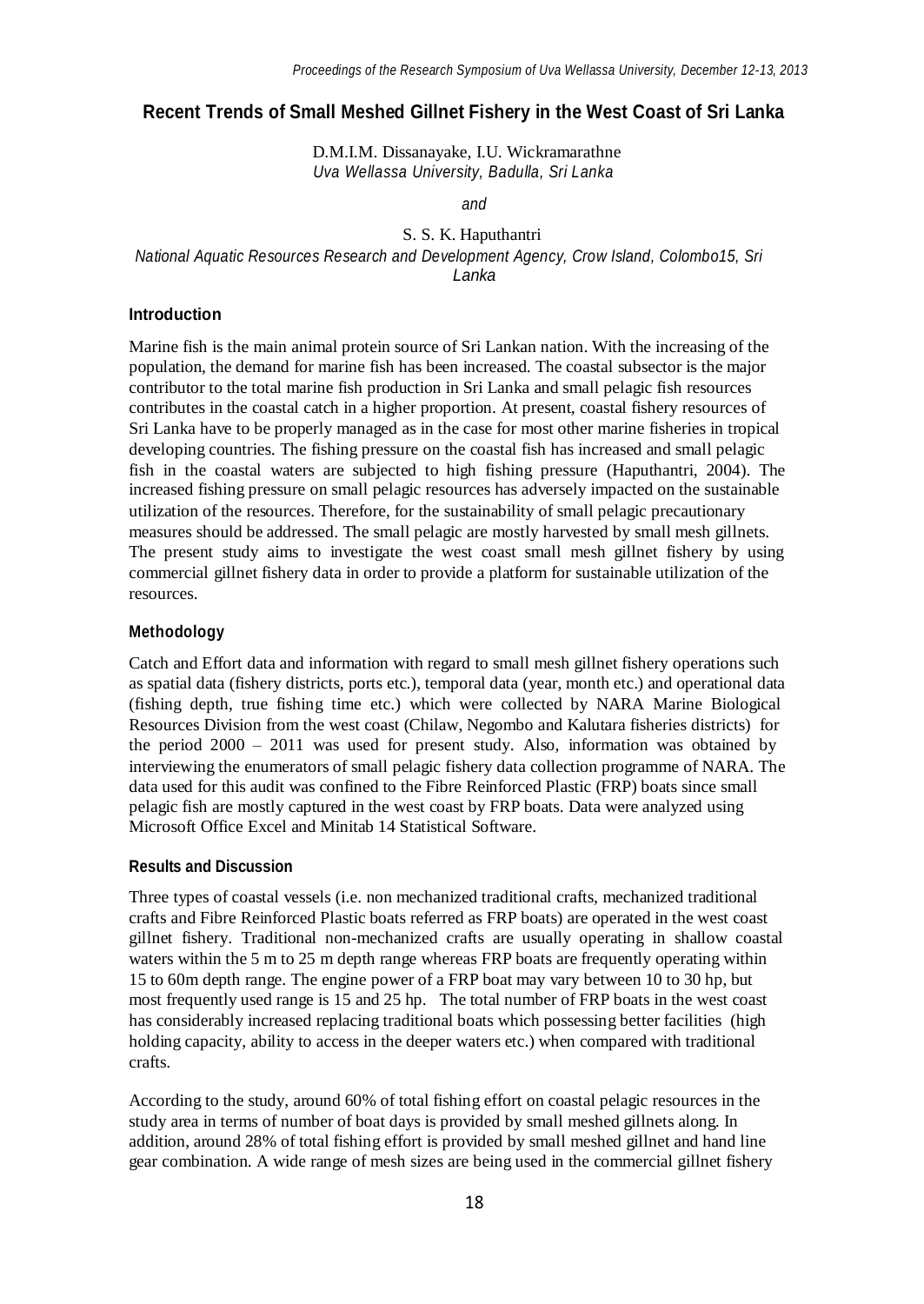but, small meshed gillnets with mesh sizes between 1″ (25.4 mm) to 2″ (50.8 mm) are widely used by FRP boats in the west coast targeting small pelagic. Gillnets with mesh sizes ranging from 9/10″ (22.86 mm) to 1½″ (38.1 mm) are frequently used for catching clupeids including *Ambligaster sirm, Sardinella longiseps, Sardinella albella,* etc. Smaller mesh sizes bellow 9/10″ (22.86 mm) are normally used in the west coast for catching *Stolephorus spp.*

One fishing trip per day normally takes place in the west coast. The duration of one fishing trip varies between 3 to 8 hours and the duration for which gillnet in operation is normally 0.5 to 3 hours. There is a slight increment in the true fishing time (the time which gillnets are actually operated) for the period considered under this study. Accordingly, it seems that fishermen tend to stay more time at the sea for searching and capturing fish.

In the west coast, FRP boats are operated in a wide depth range, where it may vary between 5 to 90m. Depth of fishing has been varied between 14 to 32m during the period of 1983 to 1984 (Karunasinghe and Fonseka, 1985). Further, the depth of fishing has been varied between 6 to 70m during the period of 1995 to 1997 (Karunasinghe et al., 2000). According to the present study, the fishing depth range has become much wider and boats trend to go and fish in deeper waters. Moreover, an increasing trend in the average depth of fishing in the west coast was observed for 2000-2011 period.

Number of gillnet pieces used per gillnet operation was 9 to 24 during the period 1995- 1997(Karunasinghe et al., 2000). However, this has considerably increased now upto3 to 42 gillnet pieces of gillnets per fishing operation per FRP boat. A clear increasing trend in the gillnet usage was observed for 2000-2011 period. In general the best fishing season in the west coast is at the latter part of the south west monsoon and higher catches are obtained in August and September &The period of January to March is considered as the lean fishing season according to the fishery data collected by NARA.

The major target fish group in small pelagic fishery in the west coast is clupeids. In general, this group includes *Ambligaster sirm* and *Sardinella spp. Ambligaster sirm* is the dominant species in the catch over the considered period of time and it provides around 46% of the total catch in the west coast. The contribution of each sardine species individually is relatively lower (*i.e.Sardinellagibbosa*-11%, *Sardinella longiseps-* 9%, *Sardinella albella* - 6% and *Sardinella sindensis*- 0.0008%) However, as a group these species are very important since they contribute around 26%in the total catch.

Since there is a considerable variation in the number of net pieces used in the study area CPUE was computed in two ways: CPUE in terms of catch in kilogram per boat per day basis and CPUE in terms of catch in kilogram per net piece per day basis. The annual CPUE in terms of kilogram per net piece per day has varied on a range of 2 to 3.5 kg/net piece/day and a clear declining trend in the CPUE in terms of kilogram per net piece per day was observed. CPUE in terms of kilogram per boat per day seemed to have fluctuated from 2000 to 2011 in arrange of 40-70 kg/boat/day. Since there is a reduction in the CPUE in terms of kilogram per net piece per day, fishermen tend to use more net pieces to increase their catch per boat.

length and weight was also obtained (W = 0.0119L  $^{2.9}$ ). Again, this relationship was significant. Relationships between length-length parameters (Standard Length –SL, Fork Length –FL and Total Length –TL) were also obtained for the key target species  $(A. sim)$ : TL = 0.938SL, TL =  $0.981$ FL and SL =  $0.940$ FL. All L-L relationships were significant. The relationship between

#### **Conclusions**

An increasing trend in the CPUE in terms of catch in kilogram per boat per day was observed in the small mesh gillnet fishery of the study area. The reasons may be due to increased usage of